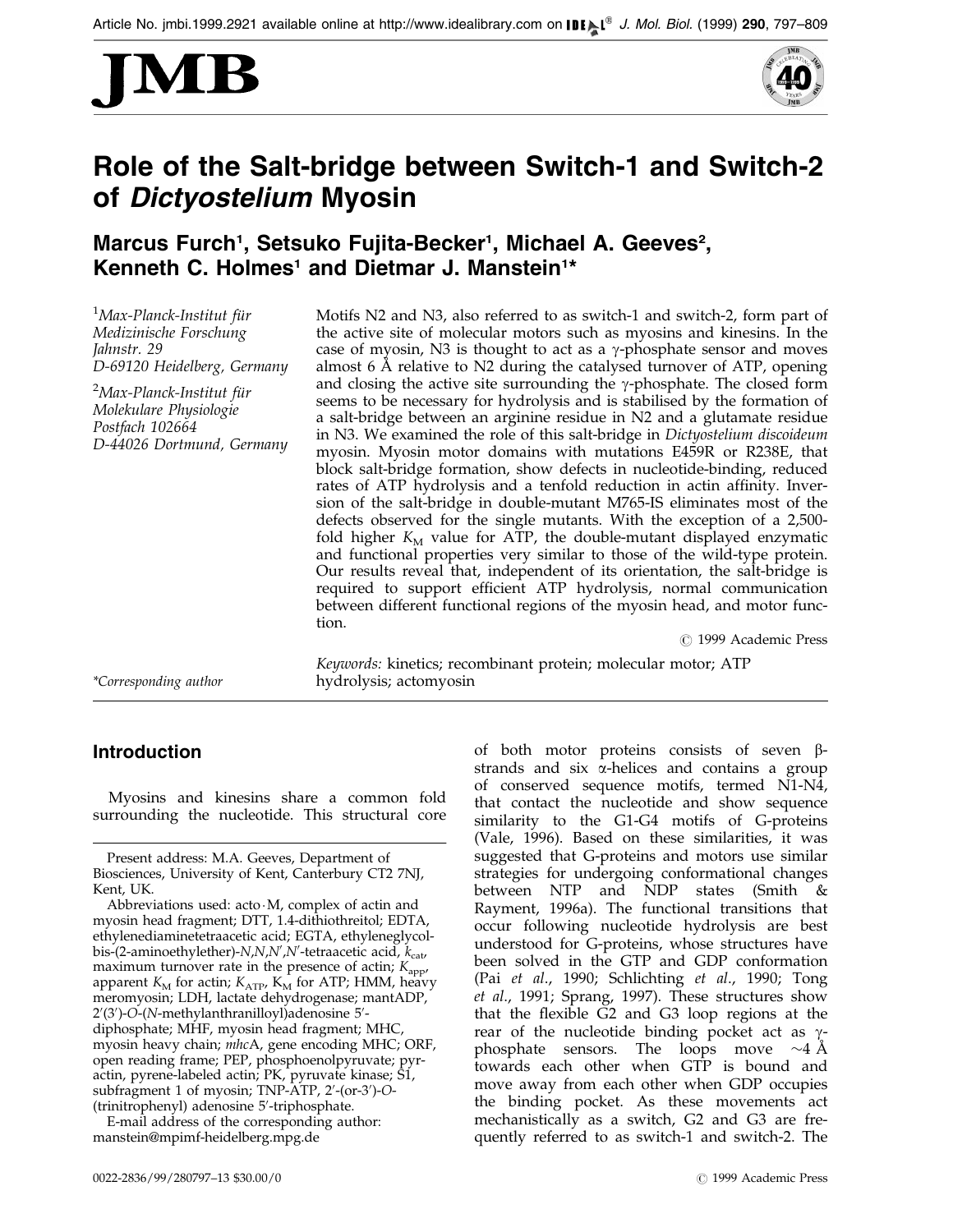N2 and N3 residues in motor proteins also appear to function as  $\gamma$ -phosphate sensors. In myosin, switch-2 undergoes a large conformational change while switch-1 undergoes only minor conformational changes. The equilibrium between the open and closed forms seems to be delicately poised, since both forms are observed with  $ADP\cdot BeF_3$  as ATP analogue [\(Fisher](#page-11-0) *et al.*, 1995; [Smith &](#page-12-0) Rayment, 1996b; [Domingu](#page-11-0)ez et al., 1998; our unpublished results). Nevertheless, the presence of the  $\gamma$ -phosphate or a phosphate analogue seems to be needed for the formation of the closed form. The closed-cleft structure observed for the  $ADP\cdot VO_4$  form appears to be favoured by the formation of hydrogen bonds between the N3-glycine residue (G457) with the  $\gamma$ -phosphate. The closed form is further stabilised by the formation of a salt-bridge between the N2-arginine (R238) and N3-glutamate (E459) residues (Figure 1(a)), which is similar to the switch-1-switch-2 salt-bridge described for EF-Tu and kinesin [\(Berchtold](#page-11-0) et al., 1993; [Kozielsk](#page-11-0)i et al., 1997; [Sack](#page-12-0) et al., 1997). The importance of the N3 glycine and glutamate for myosin ATPase activity was established by mutational analysis [\(Ruppel](#page-12-0) & Spudich, 1996; [Friedman](#page-11-0) et al., 1998). Opening of the cleft destroys the  $\gamma$ -phosphatebinding pocket, as can be seen in the crystal structure of nucleotide-free S1 prepared from chicken pectoralis muscle [\(Rayment](#page-12-0) et al., 199[3b\). In th](#page-12-0)e open form, the switch-2 region is pulled away from the nucleotide-binding pocket and the N3-glycine and N3-glutamate residues are moved out of the active site. Therefore, hydrolysis can only proceed when the cleft shuts.

Here, we performed site-directed mutagenesis of Dicytostelium discoideum myosin II to dissect the effects of changing separately the salt-bridge residues R238 and E459 from those resulting from the loss of the salt-bridge. A similar study was reported recently by Onishi and co-workers who examined the role of the salt-bridge in chicken smooth muscle myosin by producing mutants R247E, E470R and R247E/E470R in the baculovirus expression system [\(Onishi](#page-12-0) et al., 1998). Their study showed that, whether in the normal or in the inverted orientation, the salt-bridge is necessary for ATP hydrolysis. However, when the salt-bridge is in the inverted direction it does not support actin activation, a finding which suggest that the protein is unable to function as a molecular motor. We produced three versions of D. discoideum myosin motor domain construct M765 [\(Furch](#page-11-0) et al., 1998) with mutations R238E, E459R and R238E/E459R (Figure 1(b)), respectively. These mutant motor domain constructs will be referred to as R238E, E459R and M765-IS, with "IS" referring to inverted salt-bridge. The more efficient production of protein in D. discoideum allowed a wider ranging set of assays to be performed, and a detailed study of the interaction of the mutant motor domains with actin and nucleotide is presented. Additionally, a full-length myosin version of the double-mutant was produced. This myosin-IS construct was used to confirm that the mutant protein can act as a functional motor in vivo and in vitro. This result was not expected on the basis of the study by [Onishi](#page-12-0) et al. (1998) using smooth muscle myosin mutants.



Figure 1. Ribbon representation of the y-phosphate pocket of D. discoideum myosin II. (a) The salt-bridge formed by residues R238 and E459 in the closed form of D. discoideum myosin II complexed with ADP and BeF<sub>3</sub> is shown (I. Schlichting, F.J. Kull, D.J.M. & K.C.H., unpublished results). (b) Model of the y-phosphate pocket with the salt-bridge in the inverted orientation. ADP and  $B\epsilon F_3$  are shown in grey. ADP as spheres and  $B\epsilon F_3$  in ball-and-stick representation in front. The purple sphere corresponds to the magnesium ion. Loops surrounding the nucleotide are coloured green for switch-I, red for switch-II, and cyan for the P-loop. The Figure was produced with the programs Bobscript [\(Esnouf, 19](#page-11-0)97) and Raster3D (Merritt & Bacon, 1997).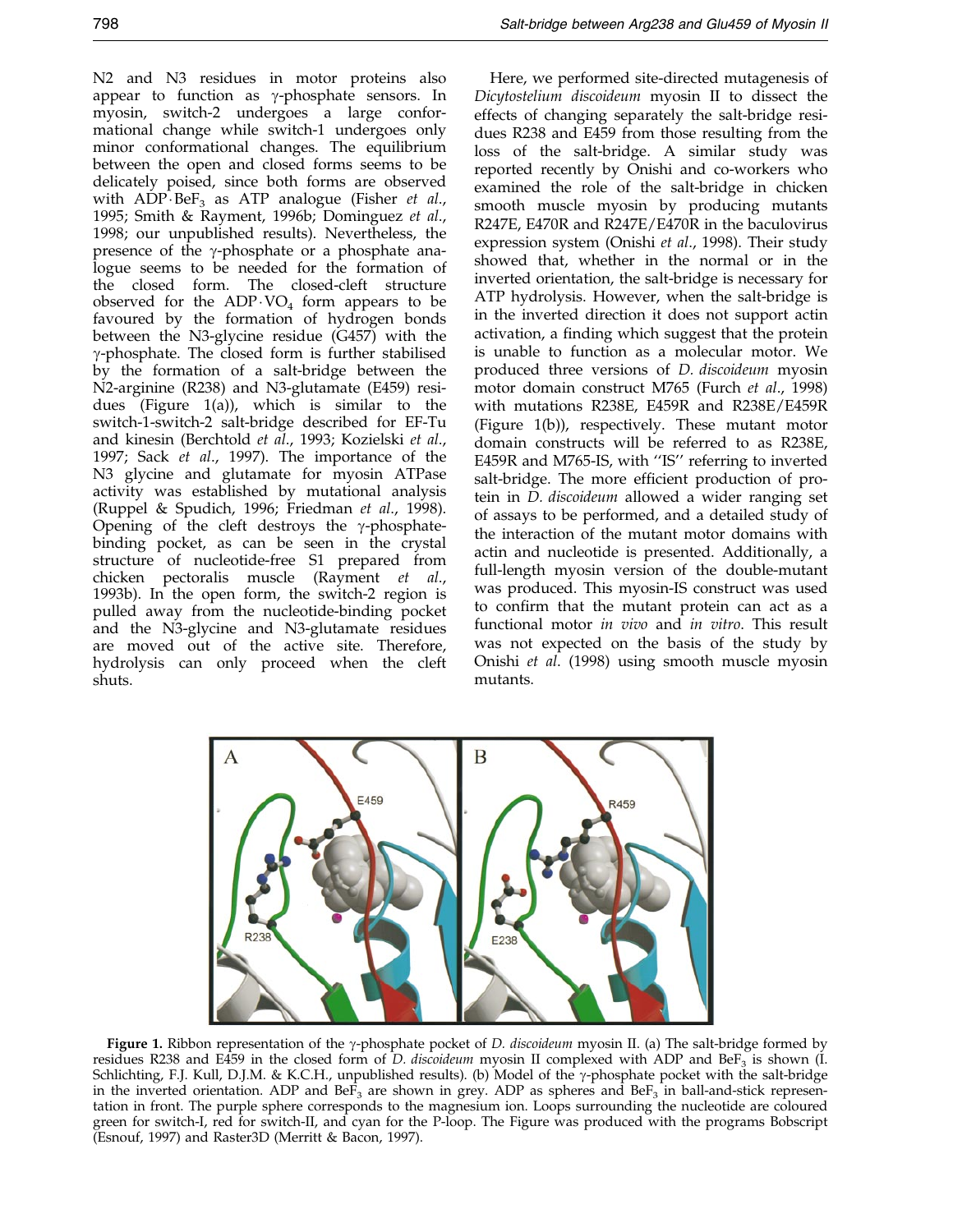### <span id="page-2-0"></span>Results

### Binding of ATP to myosin head fragments

Binding and hydrolysis of ATP by D. discoideum myosin head fragments was analysed in terms of the seven-step model described by [Bagshaw](#page-11-0) et al. (1974) shown in Scheme 1, where M refers to myosin head fragment and T, D, and  $P_i$  to ATP, ADP and phosphate, respectively. The asterisks refer to different conformations as detected by intrinsic protein fluorescence. Step  $1$  corresponds to the formation of a binary collision complex. Following the ATP-induced conformational change (step 2), ATP is hydrolysed in step 3. Step 4 is the slowest step in the scheme and corresponds to a conformational change that precedes phosphate release in step 5. ADP is released in a relatively slow twostep reaction, steps 6 and 7, that is similar to a reversal of the two-step association of ATP. The interaction of ATP and skeletal muscle myosin S1 is associated with two changes in the intrinsic protein fluorescence: an increase on ATP binding is followed by a further increase as ATP is hydrolysed. Accordingly, a smaller change in amplitude is observed upon binding of ADP to skeletal muscle S1. In the case of *D. discoideum* myosin II, ADP binding does not lead to an increase in intrinsic protein fluorescence. It was therefore concluded that the fluorescence change observed upon ATP binding to the *D. discoideum* protein is only associ-ated with the hydrolysis step [\(Ritchie](#page-12-0) et al., 1993).

$$
\begin{aligned} \mathbf{M}+\boldsymbol{T}\mathop{\stackrel{k_{+1}}{\underset{k_{-1}}{\overset{k_{+2}}{\rightleftharpoons}}}M}\boldsymbol{\cdot}\boldsymbol{T}\mathop{\stackrel{k_{+2}}{\underset{k_{-2}}{\overset{k_{+2}}{\rightleftharpoons}}}M^*}\cdot\boldsymbol{T}\mathop{\stackrel{k_{+3}}{\underset{k_{-3}}{\overset{k_{+4}}{\rightleftharpoons}}}M^{**}\cdot\boldsymbol{D}\cdot\boldsymbol{P_i}\mathop{\stackrel{k_{+4}}{\underset{k_{-4}}{\overset{k_{-4}}{\rightleftharpoons}}}M} \cdot\\ \boldsymbol{M}^*\cdot\boldsymbol{D}\cdot\boldsymbol{P_i}\mathop{\stackrel{k_{+5}}{\underset{k_{-5}}{\overset{k_{-5}}{\rightleftharpoons}}}P_i+\boldsymbol{M}^*\cdot\boldsymbol{D}\mathop{\stackrel{k_{+6}}{\underset{k_{-6}}{\overset{k_{+6}}{\rightleftharpoons}}}M\cdot\boldsymbol{D}\mathop{\stackrel{k_{+7}}{\underset{k_{-7}}{\overset{k_{+7}}{\rightleftharpoons}}}M+D} \end{aligned}
$$

#### Scheme 1:

The addition of excess ATP increased the intrinsic protein fluorescence intensity by  $22\%$  in the case of M765 and by 3 % for M765-IS. There was no measurable change of protein fluorescence following addition of excess ATP to R238E and E459R. The transient fluorescence increase observed with M765 and M765-IS is well described

by a single exponential function and the observed rate constants were linearly dependent on the concentration of ATP at low ATP concentrations. In the range from  $5$  to  $25 \mu M$  ATP, the slope of the plot of  $k_{obs}$  against ATP concentration defined the rate constant of ATP binding (Figure 2). Secondorder binding constants  $(K_1\bar{K}_+2)$  of  $8.6 \times 10^5$  M<sup>-1</sup>  $s^{-1}$  for M765 and of 0.6  $\times$  10<sup>5</sup> M<sup>-1</sup> s<sup>-1</sup> for M765-IS were obtained (see Table 1). At higher ATP concentrations ( $>1$  mM),  $k_{obs}$  was no longer linearly dependent upon [ATP] and the data were well described by a hyperbola  $(k_{obs} = k_{max}$  [ATP]/  $([ATP] + K_{0.5})$ ). The maximum rate of the fluorescence change  $k_{\text{max}}$  was 30 s<sup>-1</sup> for M765 and approximately  $100 s^{-1}$  for M765-IS. For myosin subfragment-1 (S1) it was proposed that  $k_{\text{max}}$ corresponds to the rate of the ATP hydrolysis step  $(k_{+3} + k_{-3})$  [\(Marston](#page-11-0) & Taylor, 1980).

### Binding of fluorescent nucleotides to myosin head fragments

Since R238E and E459R failed to show any change in intrinsic protein fluorescence when mixed with ATP, we used fluorescent nucleotides to measure binding. Hiratsuka synthesised a range of nucleotides with fluorescent groups attached to the ribose moiety, which exhibit catalytic properties similar to those of the physiological nucleotides [\(Hiratsuk](#page-11-0)a & Uchida, 1973; [Hiratsuk](#page-11-0)a, 1983). ATP analogues equipped with either a trinitrophenyl (TNP-ATP) or an N-methylanthraniloyl group (mantATP) are widely used to study the interaction between ATP and myosin [\(Hiratsuk](#page-11-0)a, 1976; [Cremo](#page-11-0) et al., 1990[; Woodwa](#page-12-0)rd et al., 1995). Binding of TNP-ATP or mantATP resulted in a change in fluorescence for all of the mutant myosin head fragments when the fluorophore was excited at 406 nm or at 360 nm, respectively. The fluorescence changes observed with TNP-ATP were small for all myosin head fragments, with amplitudes between 2 and 10 % (data not shown). Addition of 10  $\mu$ M mantATP to 0.5  $\mu$ M myosin head fragments produced increases in N-methylanthraniloyl fluorescence of 21%, 11%, and 53% for R238E, E459R, and M765-IS, respectively, compared to a value of 70 % for wild-type. Figure 3(a) shows transients with a best fit to a single-expo-

Table 1. Summary of rate constants for the interaction of nucleotides with myosin head fragments

| Nucleotide                                                                                | Rate constant                                 | M765                              | <b>R238E</b>        | E459R               | M765-IS                             |
|-------------------------------------------------------------------------------------------|-----------------------------------------------|-----------------------------------|---------------------|---------------------|-------------------------------------|
| ATP                                                                                       | $K_1k_{+2}^a$<br>$k_{+3}+k_{-3}^{\mathbf{b}}$ | $8.6 \times 10^{5}$<br>$30 \pm 1$ | na<br>na            | na<br>na            | $0.6 \times 10^{5}$<br>$103 \pm 10$ |
| mantATP                                                                                   | $K_1 k_{+2}^a$                                | $11.3 \times 10^{5}$              | $0.3 \times 10^{5}$ | $3.3 \times 10^{5}$ | $9.7 \times 10^5$                   |
| TNP-ATP                                                                                   | $K_1 k_{+2}^a$                                | $9.8 \times 10^{5}$               | $0.4 \times 10^{5}$ | $2.0 \times 10^{5}$ | $1.1 \times 10^{5}$                 |
| mantADP                                                                                   |                                               | $10.2 \times 10^{5}$              | $0.4 \times 10^{5}$ | $3.9 \times 10^{5}$ | $8.6 \times 10^{5}$                 |
|                                                                                           | $\frac{k_{-6}/K^{\rm a}_{7}}{k_{+6}^{\rm b}}$ | 1.6                               | 0.0054              | 0.18                | 1.5                                 |
|                                                                                           | $K_{\text{D (calc.)}}^{\text{c}}$             | 1.6                               | 0.1                 | 0.4                 | 1.7                                 |
| $^{\rm a}$ M <sup>-1</sup> s <sup>-1</sup> .<br>$^{b}$ s <sup>-1</sup> .<br>$\sim$ $\sim$ |                                               |                                   |                     |                     |                                     |

 $\cdot$   $\mu$ M.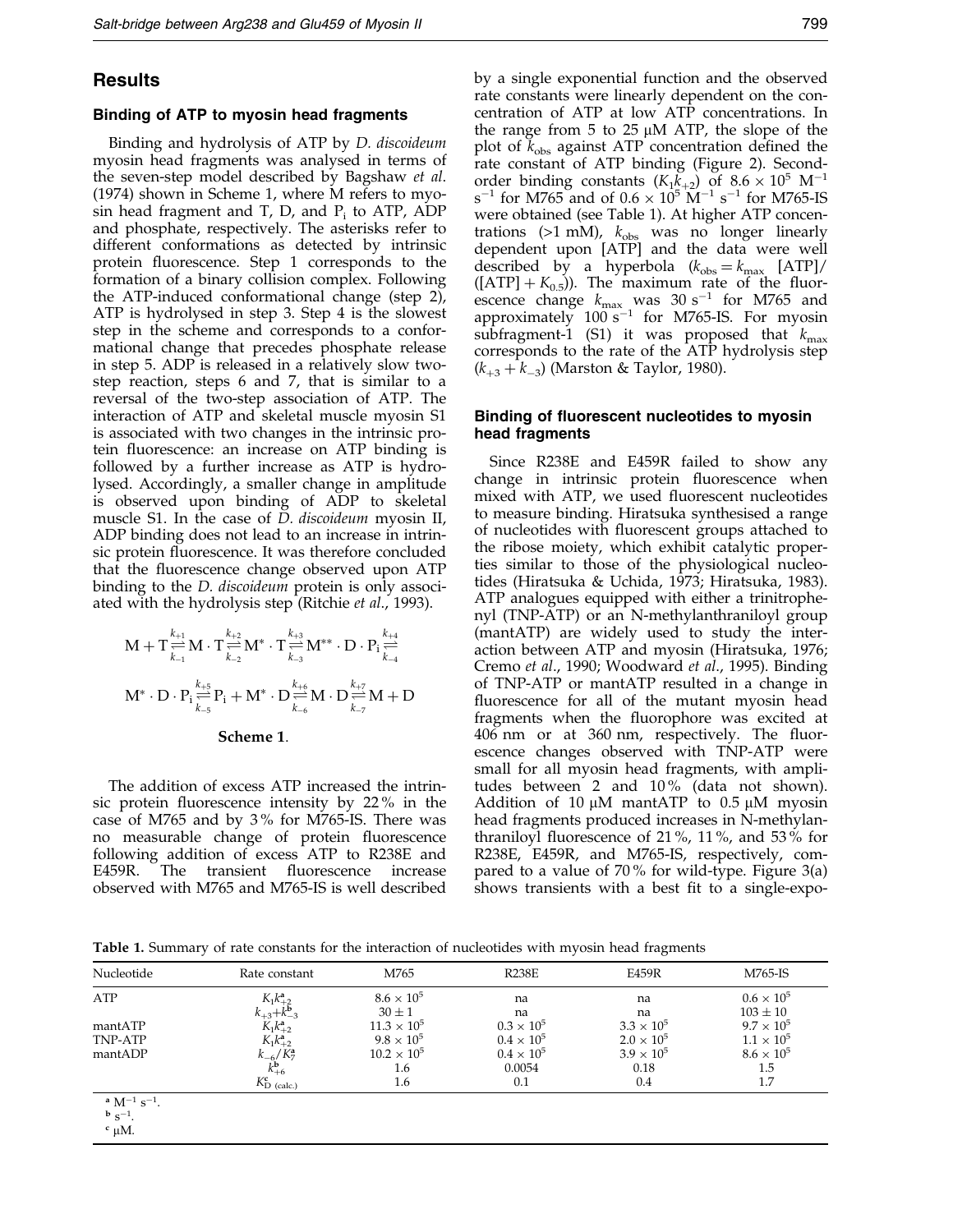

Figure 2. Rate of ATP binding and hydrolysis by M765 and M765- IS. MHF  $(0.5 \mu M)$  was mixed with an excess of ATP in a rapid mixing stopped-flow fluorometer and the time-dependent changes in the intrinsic protein fluorescence<br>recorded. The fluorescence fluorescence increased and could be described by an exponential function  $((F_t - F_\infty) = (F_o - F_\infty)exp(-k_{obs}nt))$ and  $k_{\rm obs}$  is plotted against [ATP]. The data set for each MHF was well described by a hyperbola, although the model for rabbit S1 does not predict a hyperbolic dependence of  $k_{obs}$  on [ATP]. The profiles are due to a change in the rate limiting step; with the ATP binding kinetics  $(K_1k_{+2})$  limiting at low [ATP] and the cleavage step  $(k_{+3} + k_{-3})$  limiting at high [ATP]. The least-squares fit to hyperbolae

are shown superimposed and  $k_{\text{max}}$ , the predicted  $k_{\text{obs}}$  at infinite [ATP] and  $K_{0.5}$ , the concentration of ATP when  $k_{\text{obs}} = k_{\text{max}}/2$  were: M765-IS ( $\Box$ ),  $k_{\text{max}} = 103 \text{ s}^{-1}$ ,  $K_{0.5} = 2 \text{ mM}$ ; M765 ( $\Box$ ),  $k_{\text{max}} = 30 \text{ s}^{-1}$ ,  $K_{0.5} = 17 \text{ µM}$ . At low concentrations in the range from 0 to 25  $\mu$ M the data fit a straight lin order rate constants of ATP binding (see [Table 1\).](#page-2-0) In each case the intercept was not significantly different from zero. Conditions: 20 mM Mops, 5 mM MgCl<sub>2</sub>, and 100 mM KCl (pH 7.0) at 20 °C.



Figure 3. Binding of mant-nucleotides to myosin head fragments. (a) Stopped-flow records obtained upon mixing 10 μM mantATP with 0.5 μM mutant myosin head fragments. Mant-fluorescence was excited at 366 nm and detected after passing through a KV 389 nm cut-off filter. The continuous lines are the best fits to a single exponential with  $k_{\text{obs}} = 12.1 \text{ s}^{-1}$  amp.  $+ 70\%$  for M765,  $k_{\text{obs}} = 0.7 \text{ s}^{-1}$  amp.  $+ 21\%$  for R238E,  $k_{\text{obs}} = 1.6 \text{ s}^{-1}$  amp.  $+ 11\%$  for E459R, and  $k_{obs} = 7.8 \text{ s}^{-1}$  amp. +53 % for M765-IS, respectively. (b) Stopped-flow records obtained upon mixing 10 µM mantADP with 0.5  $\mu$ M M765 ( $k_{\text{obs}} = 10.2 \text{ s}^{-1}$  amp.  $+ 41 \%$ ), R238E ( $k_{\text{obs}} = 0.9 \text{ s}^{-1}$  amp.  $+ 21 \%$ ), E459R ( $k_{\text{obs}} = 1.9 \text{ s}^{-1}$ amp.  $+10\%$ ), and M765-IS ( $k_{obs} = 9.0 \text{ s}^{-1}$  amp.  $+29\%$ ), respectively. Conditions: 20 mM Mops, 5 mM MgCl<sub>2</sub>, and 100 mM KCl (pH 7.0), at  $20^{\circ}$ C.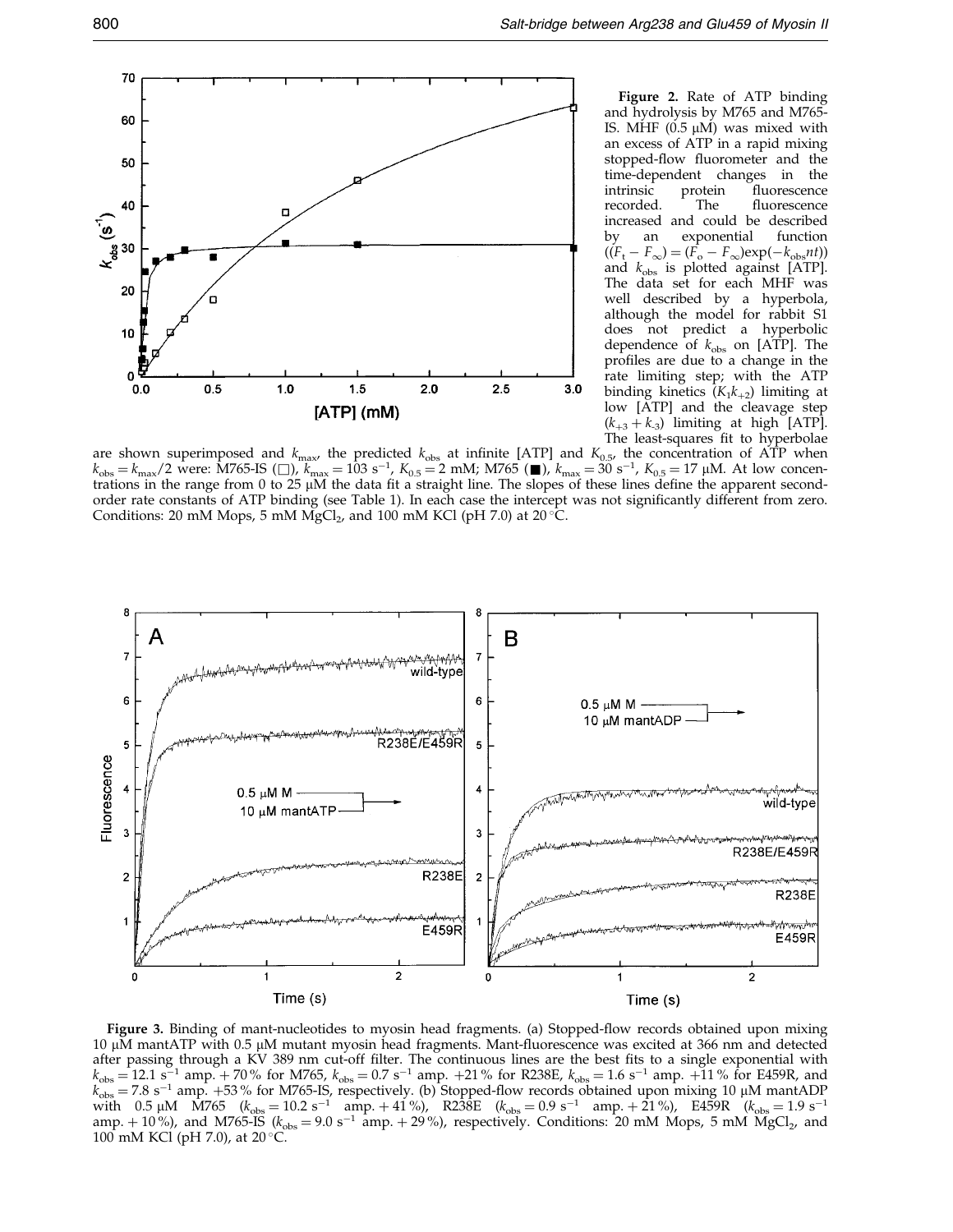nential superimposed. The observed rate constants were linearly dependent on either TNP-ATP or mantATP concentration, in the concentration range from 5 to 25  $\mu$ M. Similar second-order rate constants of approximately  $\times 10^6$  M<sup>-1</sup>s<sup>-1</sup> were obtained for ATP and both analogues in the case of M765 [\(Table 1\).](#page-2-0) The second-order rate constant for mantATP binding to M765-IS gave a similar value, while TNP-ATP and ATP binding was tento 18-fold slower with M765-IS. In comparison to M765, either ATP analogue bound  $\sim$ 30-fold more slowly to R238E and three- to fivefold more slowly to E459R. Since the excitation spectrum of mantATP closely overlaps the emission spectrum of tryptophan residues, mantATP, when bound to myosin head fragments, can also be excited at 295 nm [\(Millar &](#page-11-0) Geeves, 1988[; Ritchie](#page-12-0) et al., 1993). In the case of  $M765$  and  $M765$ -IS, identical fluorescence time-courses were observed when mantATP fluorescence was excited directly and indirectly. However, no energy transfer from tryptophan to mantATP was seen for R238E and E549R.

The reaction for mantADP binding was studied over the concentration range from  $5$  to  $25 \mu M$ , and the second-order rate constants for mantADP binding  $(k_{-6}/K_7)$  are summarised in [Table 1.](#page-2-0) Nearly identical rates of mantADP binding were observed for M765 and M765-IS. Figure 3(b) shows transients observed on adding  $10 \mu M$  mantADP to  $0.5 \mu M$  myosin head fragments. Changes in signal intensity similar to those observed with mantATP were observed upon the addition of mantADP to R238E (21 %) and E459R (10 %). However, mantADP gave smaller fluorescence changes with M765 (41 % versus 70 %) and M765-IS (29 % versus 53 %) than seen for mantATP. This observation is consistent with the assumption that the fluorescence increase that follows the addition of mantATP to S1 monitors two distinct steps: a fluorescence increase on mantATP binding followed by a further increase concomitant with a conformational change that precedes mantATP hydrolysis [\(Woodwa](#page-12-0)rd et al., 1991).

### Rate of ADP release from myosin head fragments

The ADP dissociation rate constant was measured by displacing mantADP from mutant constructs with excess ATP. The rate of the ensuing decrease in fluorescence is determined by the rate of mantADP dissociation. Figure 4 shows the reaction observed on adding  $200 \mu M$  ATP to 0.5  $\mu$ M  $M$  mantADP. The transient decrease in mant-fluorescence was fitted to a single exponential. The value of  $k_{\text{obs}}$  gives the rate of mantADP dissociation  $k_{+6}$  as 1.6 s<sup>-1</sup> for M765, 0.0054 s<sup>-1</sup> for R238E, 0.18 s<sup>-1</sup> for <sup>1</sup> for M765, 0.0054 s<sup>-1</sup> for R238E, 0.18 s<sup>-1</sup> for E459R, and  $1.5 \text{ s}^{-1}$  for M765-IS, respectively [\(Table 1\).](#page-2-0) The ratio of  $k_{+6}/(k_{-6}/K_7)$  defines the affinity for mantADP  $(K_D)$  giving values of 1.6  $\mu$ M, 0.1  $\mu$ M, 0.4  $\mu$ M, and 1.7  $\mu$ M for wild-type, R238E, E459R, and M765-IS, respectively.

### Binding of nucleotides to acto  $M$

The experiments in the presence of actin could be analysed in terms of models developed by [Millar &](#page-11-0) Geeves (1983) and [Siemank](#page-12-0)owski & White (1984), as previously demonstrated in a series of studies with D. discoideum myosin head fragments [\(Ritchie](#page-12-0) et al., 1993; [Kurzawa](#page-11-0) et al., 1997). In this scheme, A and M represent actin and myosin head fragments, respectively.

$$
A \cdot M + ATP \stackrel{\mathbf{K}_1}{\rightleftharpoons} A \cdot M \cdot ATP \stackrel{\mathbf{k}_{+2}}{\longrightarrow} A + M \cdot ATP \longrightarrow
$$
  
**Scheme 2**.

A first step in which ATP binds rapidly and reversibly to acto  $M(K_1)$  is followed by a rate-limiting isomerization  $(k_{+2})$  of the complex leading to rapid dissociation of actin. Thus, the observed rate constant for ATP-induced dissociation of the  $acto \cdot M$  complex is defined at low ATP concentrations by  $k_{obs} =$  [ATP]  $K_1k_{+2}$ .

The rate of ATP-induced dissociation of  $acto \cdot M$ was monitored by observing the fluorescenceincrease of a pyrene label on actin that occurs following the addition of excess ATP. The observed rate was linearly related to the concentration of ATP up to  $25 \mu M$  and yielded second-order rate constants of  $2.5 \times 10^5$  M<sup>-1</sup> s<sup>-1</sup> for M765 and of  $1.7 \times 10^5$  M<sup>-1</sup> s<sup>-1</sup> for M765-IS (Figure 5(a)). For the single point mutants, R238E and E459R, two- to eightfold faster values of  $5.0 \times 10^5$  M<sup>-1</sup> s<sup>-1</sup> and  $19.5 \times 10^5$  M<sup>-1</sup> s<sup>-1</sup> were determined, respectively. The amplitudes of the fluorescence signals were reduced to 39 % (R238E), 25 % (E459R), and 84 % (M765-IS) of the wild-type level.

In the presence of ADP there is competition between the two nucleotides for binding to the  $acto \cdot M$  complex. Assuming that ADP is in rapid equilibrium with acto $\cdot$ M, then for a fixed ATP concentration  $k_{obs}$  is given by the equation  $k_{obs} = k_0/$  $(1 + [ADP]/K_{AD})$  where  $k_0$  is the observed rate constant in the absence of ADP. The affinity of ADP for the acto $\cdot$  M complex can therefore be determined from the competitive inhibition of ATP-induced dissociation of pyr-acto $M$ . Transients were recorded on adding  $100 \mu M$  ATP to  $0.5 \mu M$  pyr-acto $\cdot M$  in the presence of up to 3.2 mM ADP. The records were monophasic for all constructs. For M765, the observed rate of ATPinduced dissociation of the acto $\cdot$ M complex was  $28.5 \text{ s}^{-1}$  in the absence of ADP and decreased to  $2.0 s<sup>-1</sup>$  at the highest ADP concentration used. Upon addition of 3.2 mM ADP to the mutant constructs,  $k_{obs}$  decreased from 38 s<sup>-1</sup> to 6.5 s<sup>-1</sup> for R238E, from  $124 \text{ s}^{-1}$  to  $4.7 \text{ s}^{-1}$  for E459R, and from  $27 s^{-1}$  to  $4.7 s^{-1}$  for M765-IS [\(Table 2\)](#page-5-0). A plot of the observed rate constants against the ADP concentrations was fitted to the equation as shown in Figure 5(b). Dissociation constants  $K_{AD}$  of approximately  $250 \mu M$  were determined for the three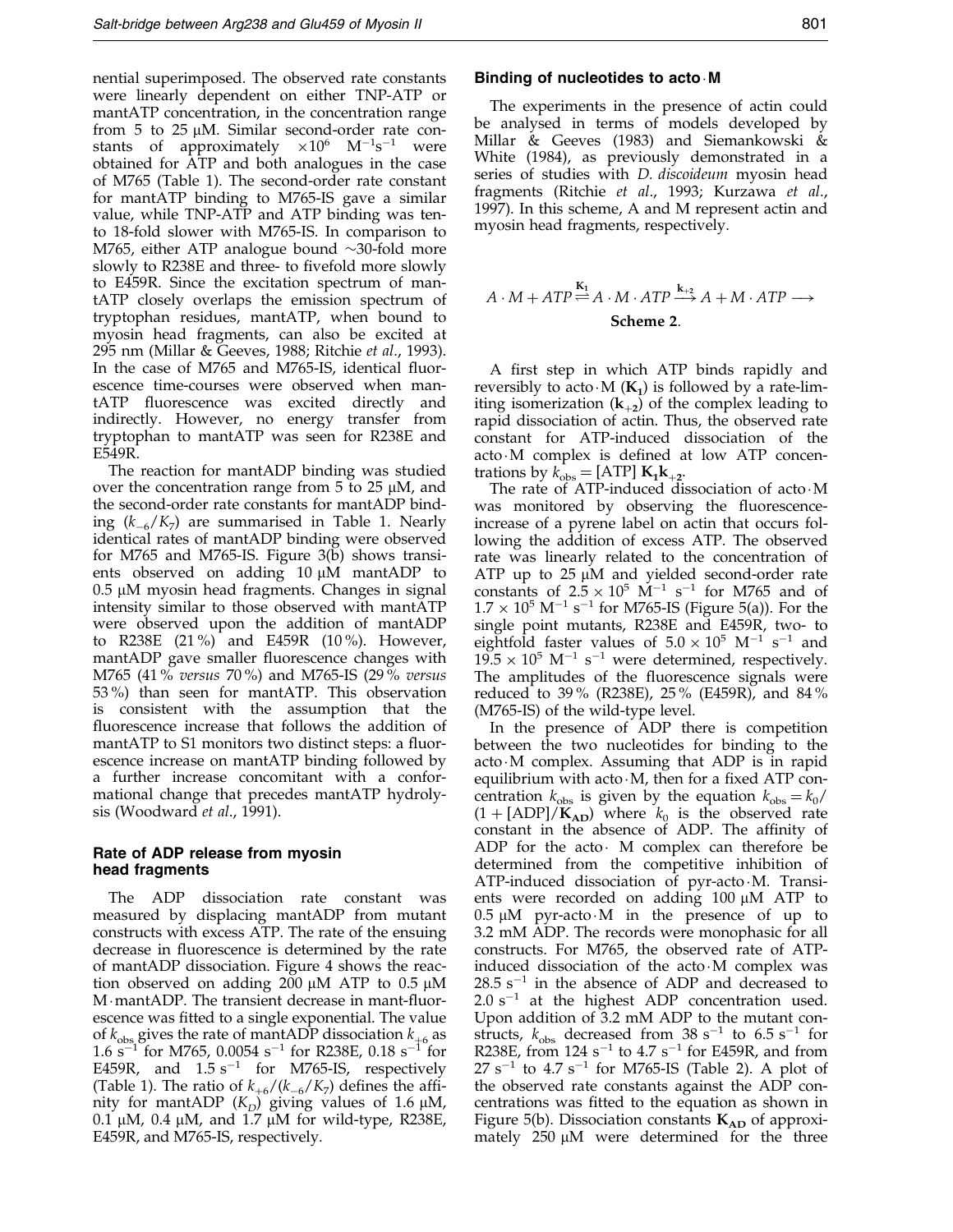<span id="page-5-0"></span>

Figure 4. The rate of ADP dissociation from myosin head fragments was measured by displacement of mantADP from a 0.5  $\mu$ M M·mantADP complex by 200  $\mu$ M ATP. The observed decrease in mant-fluorescence could be fitted to a single exponential where  $k_{obs}$  corresponds to  $k_{+6}/K_7$ . Values are listed i[n Table 1. C](#page-2-0)onditions: 20 mM MOPS, 5 mM MgCl<sub>2</sub>, and 100 mM KCl (pH 7.0) at  $20^{\circ}$ C.

mutant acto $\cdot$ M complexes and of 58  $\mu$ M for acto · M765.

### Actin binding and dissociation

The rate of the formation of the acto $\cdot$ M complex  $(k_{+A})$  was measured by mixing excess pyr-actin with  $0.25 \mu M$  myosin head fragment and monitoring the decrease of pyrene-fluorescence as actinent binds. All transients were described by a single exponential, and the observed rate constants were linearly dependent on the actin concentration up to  $5 \mu M$  (data not shown). The second-order binding rate constants given by the slopes of the resulting secondary plots were essentially identical for all constructs. However, large changes were observed

in the amplitude of the fluorescence signal (see below).

The dissociation rate constant for actin was determined directly by displacing  $0.5 \mu M$  pyr-actin from the pyr-acto $\cdot$ M complex by a 40-fold excess of unlabeled actin (Figure 6). The increase in pyrene fluorescence was fitted to a single exponential. The observed rate for the process corresponds to  $k_{-A}$ , and gave rate constants of 0.048 s<sup>-1</sup>, 0.066 s<sup>-1</sup>, and  $0.003 \text{ s}^{-1}$  for R238E, E459R, and M765-IS, respectively, compared to  $0.006$  s<sup>-1</sup> for M765. The amplitudes were 13 % (R238E), 44 % (E459R), and 71 % (M761-IS), relative to those observed with M765. The dissociation equilibrium constant  $(K_A)$ for actin binding to different mutant constructs, calculated from the ratios of  $k_{-A}$  and  $k_{+A}$ , are listed i[n Table 3.](#page-6-0)

Table 2. Summary of rate constants for the interaction of nucleotides with pyr-acto $\cdot$ M complexes

| Rate constant                                                         |                                           |                                                     |                                               |                                                |
|-----------------------------------------------------------------------|-------------------------------------------|-----------------------------------------------------|-----------------------------------------------|------------------------------------------------|
| $K_1k_{+2}$ (M <sup>-1</sup> s <sup>-1</sup> )<br>$K_{AD}$ ( $\mu$ M) | M765<br>$2.5 \times 10^{5}$<br>$58 \pm 3$ | <b>R238E</b><br>$5.0 \times 10^{5}$<br>$190 \pm 18$ | E459R<br>$19.5 \times 10^{5}$<br>$290 \pm 50$ | M765-IS<br>$1.7 \times 10^{5}$<br>$235 \pm 15$ |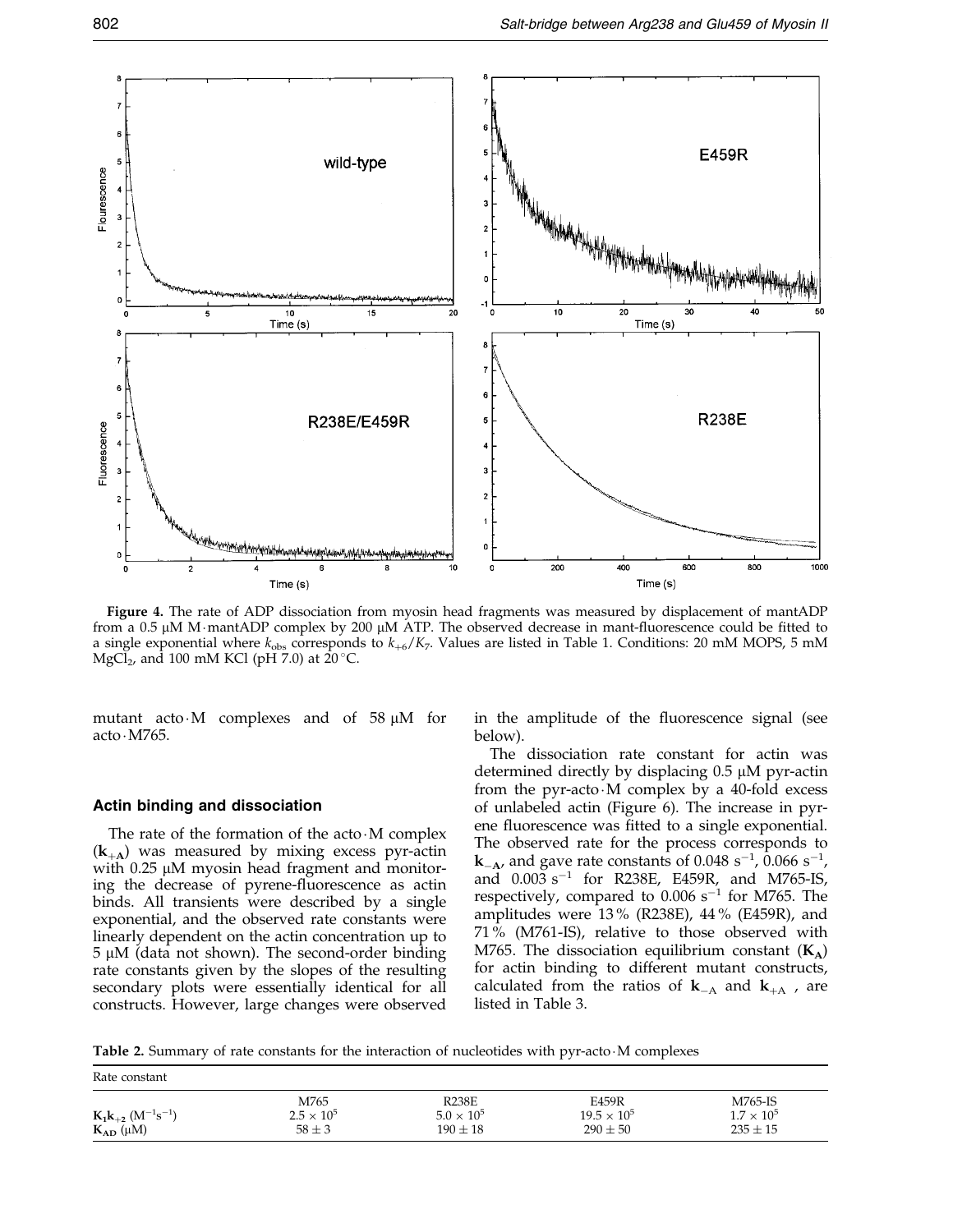<span id="page-6-0"></span>

Figure 5. Interaction of the actinbound protein with nucleotides. (a) ATP-induced dissociation of pyracto $\cdot$ M. At low ATP concentrations  $k_{\text{obs}}$  was linearly dependent upon [ATP] and the slopes define the second-order binding  $K_1k_{+2}$ . In each case the intercept was not significantly different from zero. The symbols correspond to the following D. discoideum myosin fragment mutants: M765 ( $\Box$ ), R238E ( $\triangle$ ), E459R  $(\blacktriangledown)$ , and M765-IS ( $\square$ ). (b) ADP inhibition of ATP-induced dissociation of pyr-acto M. Dependence of the rate of the observed process on ADP concentration. Plot of  $k_{\text{obs}}/k_0$  versus ADP concentration. The dissociation constants of the ADP complexes were determined by fitting a plot according to the following equation:  $k_{\text{obs}}/$  $k_0 = 1/(1 + [ADP]/K_{AD}); \quad k_0 =$ observed rate constant in the absence of ADP. The fits gave values of 58(±3) μM (M765/■), 190(±20)<br>μM (R238E/△), 290(±50) μM μM (R238E/ $\triangle$ ), 290(±50) μM<br>(E459R/▼), and 235(±15) μM  $235(\pm 15)$  µM  $(M765-IS/\square)$ . Conditions: 20 mM Mops,  $5 \text{ mM } MgCl<sub>2</sub>$ , and  $100 \text{ mM}$ KCl (pH 7.0) at  $20^{\circ}$ C.

### Steady-state rate of ATP hydrolysis

At an ionic strength of  $I = 0.06$  M and in the presence of  $0.5$  mM  $Mg^{2+}-ATP$ , M765 and M765-IS showed basal ATPase activities of  $0.08 \text{ s}^{-1}$  and  $0.01$  s<sup>-1</sup>, respectively. The transient ATP binding experiments indicated a 14-fold slower on-rate  $(K_1k_{+2})$  for M765-IS in comparison to the wild-type value. Therefore, we performed the steady-state measurements over a wider range of ATP concen-

trations (1  $\mu$ M to 10 mM) to examine the effect on basal ATPase activity. Figure 7 shows the [ATP] dependence of the ATPase reaction for M765 and M765-IS. The  $K_M$  of myosin head fragments for ATP  $(K_{M(ATP)})$  and the maximum of the basal ATPase were calculated from fitting the data to the Michaelis-Menten equation, which yielded  $K_{\text{M(ATP)}}$ values of  $\langle 2 \mu M, \sim \overline{5} \text{ mM}$ , and  $\sim 20 \text{ mM}$  for M765, M765-IS and E459R, respectively. The basal ATPase activity at saturating ATP concentration

Table 3. Summary of rate constants for acto M association and dissociation

| Rate constant                                           | M765               | <b>R238E</b>       | E459R                | M765-IS            |
|---------------------------------------------------------|--------------------|--------------------|----------------------|--------------------|
| ${\bf k}_{+{\bf A}}$ (M <sup>-1</sup> s <sup>-1</sup> ) | $1.34 \times 10^6$ | $1.19 \times 10^6$ | $1.46 \times 10^{6}$ | $1.37 \times 10^6$ |
| ${\bf k}_A$ (s <sup>-1</sup> )                          | 0.006              | 0.048              | 0.066                | 0.003              |
| $K_A$ (calc) (nM)                                       | 4.5                | 40                 | 41                   | 2.3                |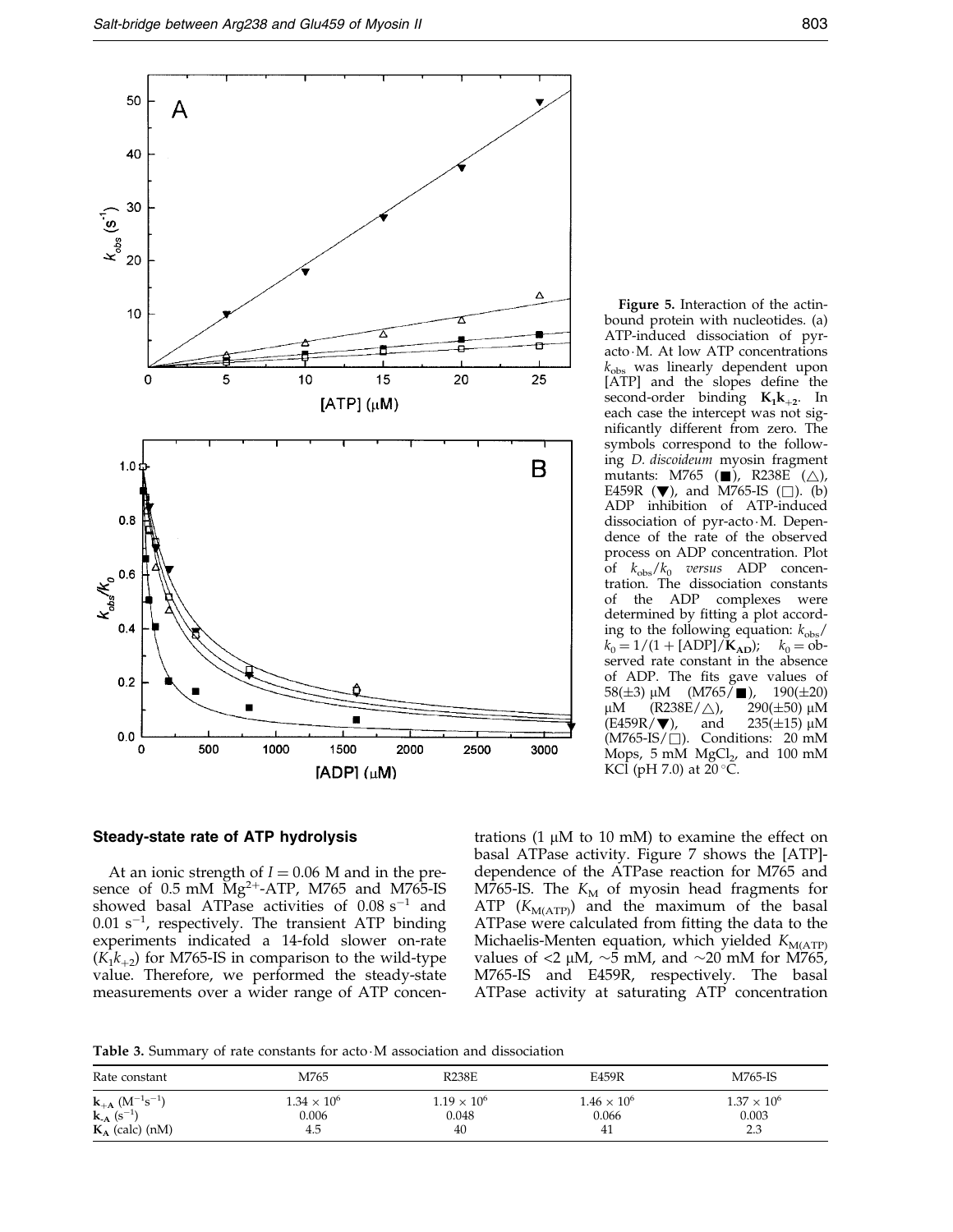

Figure 6. Stopped-flow records of the increase in pyrene fluorescence during the pyr-actin displacement of  $0.5 \mu M$  of the pyracto $\cdot$ M complex with 20  $\mu$ M unlabelled actin. The best fits to a single-exponential are superimposed with  $k_{\text{obs}} = 0.048 \text{ s}^{-1}$ ,<br>0.066 s<sup>-1</sup>, 0.003 s<sup>-1</sup>, and 0.006 s<sup>-1</sup>  $k_{\rm obs} = 0.048 \text{ s}^{-1}$ for R238E, E459R, M765-IS, and M765, respectively.

was  $0.08 \text{ s}^{-1}$  for M765 and M765-IS and  $0.015 \text{ s}^{-1}$ for E459R. The basal ATPase activity of R238E did not increase with ATP concentration and had a value of  $4 \times 10^{-4}$  s<sup>-1</sup>.

Addition of actin activated the ATPase activity of E459R and M765-IS, but not of R238E. In the presence of  $20 \mu M$  rabbit skeletal muscle F-actin, steady-state ATPase rates increased to  $0.55 \text{ s}^{-1}$ for M765, 0.09 s<sup>-1</sup> for E459R, and 0.31 s<sup>-1</sup> for M765-IS. The acto $\cdot$ M ATPase activity measured for the three constructs was independent of the ATP concentration in the observed range between 0.5 and 6 mM, but increased almost linearly with increasing actin concentration up to  $80 \mu$ M, the highest concentration used. The data sets were fitted to straight lines and values for the apparent second-order rate constant of the

reaction,  $k_{\text{cat}}/K_{\text{app}}$ , were obtained from the slopes. The resulting values were  $0.25 \times 10^5$  M<sup>-1</sup>  $s^{-1}$  for M765, 0.04  $\times$  10<sup>5</sup> M<sup>-1</sup> s<sup>-1</sup> for E459R, and  $0.15 \times 10^5$  M<sup>-1</sup> s<sup>-1</sup> for M765-IS. To determine if the decrease in  $k_{\text{cat}}/K_{\text{app}}$  is associated with a reduced affinity for actin or with a decrease in the maximum turnover rate, values for  $k_{\text{cat}}$  and  $K_{\text{app}}$  were analysed graphically using double-reciprocal plots. Values of  $0.4 \text{ s}^{-1}$  (E459R),  $2.1 \text{ s}^{-1}$  $(M765-I\dot{S})$  and  $2.8 s^{-1}$  (M765) were obtained for  $k_{\text{cat}}$ .  $K_{\text{app}}$  was estimated as 130( $\pm$ 30) µM for all three constructs [\(Table 4\)](#page-8-0).

### Functional competence of myosin-IS

The functional competence of myosin-IS in vivo was analysed by testing the ability of cells pro-



Figure 7. Dependence of the  $Mg^{2+}$ -ATPase on the ATP concentration in the absence of actin. The data are fitted to a hyperbola and gave values for  $K_{\text{M(ATP)}}$  of 1.7 µM for M765 and 5 mM for M765-IS, respectively. The plateau values for both myosin head fragments were  $0.08 \text{ s}^{-1}$ . In addition to the components of the linked assay  $(0.2 \text{ mM}$  NADH,  $0.5 \text{ mM}$  PEP, 0.02 mg/ml LDH, 0.05 mg/ml PK) the buffer contained 25 mM imidazole,  $25 \text{ mM}$  KCl,  $10 \text{ mM}$  MgCl<sub>2</sub>, 0.5 mM 1.4-dithiothreitol, pH 7.4. Assays were performed in the presence of 400 nM to 10 mM  $Mg^{2+}$ -ATP.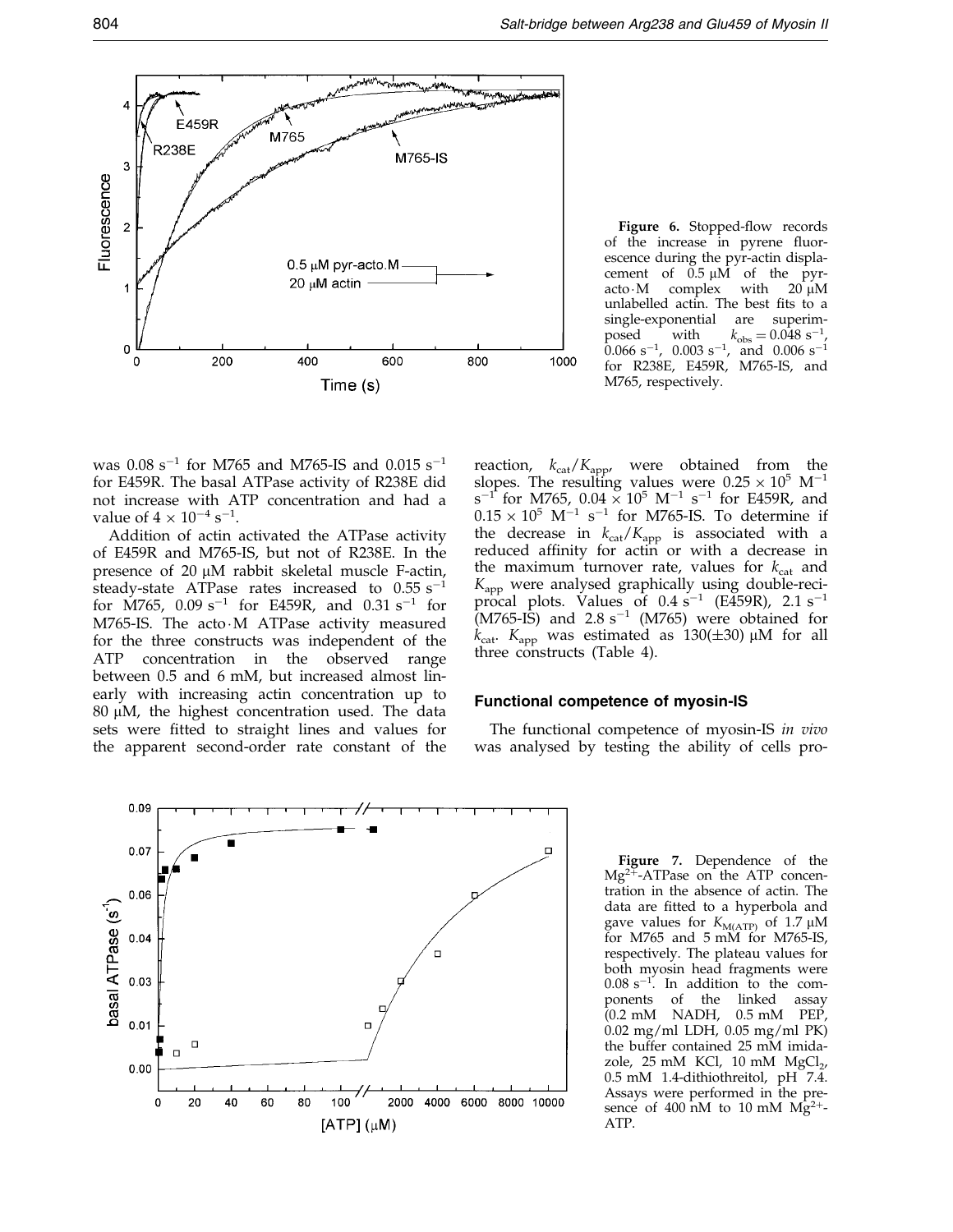<span id="page-8-0"></span>Table 4. Summary of the steady-state parameters of the ATPase activities of myosin head fragments and their actin complexes

|                                                                                  | Wild-type            | <b>R238E</b>                 | E459R                              | R238E/E459R            |
|----------------------------------------------------------------------------------|----------------------|------------------------------|------------------------------------|------------------------|
| Basal $(s^{-1})^a$                                                               | $0.08 \pm 0.01$      | $4 \ (\pm 5) \times 10^{-4}$ | $0.015 \pm 0.005$                  | $0.06 \pm 0.002$       |
| $K_{\text{M(ATP)}} (\mu M)^b$                                                    | $1.7 \pm 0.5$        | n.a.                         | $\sim$ 20 $\times$ 10 <sup>3</sup> | $5(\pm 1) \times 10^3$ |
| $k_{\text{cat}}/K_{\text{app}} (M^{-1} s^{-1})^c$<br>$k_{\text{cat}} (s^{-1})^c$ | $0.25 \times 10^{5}$ | n.a.                         | $0.03 \times 10^{5}$               | $0.15 \times 10^{5}$   |
|                                                                                  | $2.8 \pm 0.5$        | n.a.                         | $0.4 \pm 0.1$                      | $2.1 \pm 0.6$          |
| $K_{\rm app}$ (µM) <sup>c</sup>                                                  | $120 \pm 20$         | n.a.                         | $130 \pm 20$                       | $130 \pm 20$           |

<sup>a</sup> Measurements were carried out in 25 mM imidazole, 25 mM KCl, 4 mM MgCl<sub>2</sub>, and 6 mM ATP (pH 7.4).<br><sup>b</sup>  $K_{\text{M(ATP)}}$  was determined from Figure 7. The buffer contained between 0.4 µM and 10 mM Mg<sup>2+</sup> – ATP.<br><sup>c</sup>  $k_{\text{cat}}$ 

ducing myosin-IS to undergo cytokinesis and form fruiting bodies, processes that require functional myosin in D. discoideum. Unlike the parent  $mhcA^-$  cells [\(Manstein](#page-11-0) et al., 1989), transformants producing myosin-IS are able to form fruiting bodies and grow in suspension culture with doubling times comparable to those of wild-type cells (Figure 8).

Analysis of myosin-IS in an in vitro movement assay [\(Kron &](#page-11-0) Spudich, 1986) showed that the mutant myosin moves actin filaments only 2.5-fold slower than native *D. discoideum* myosin. Sliding velocities of 0.4  $\mu$ m s<sup>-1</sup> and 1.0  $\mu$ m s<sup>-1</sup> were measured for myosin-IS and wild-type myosin, respectively.

### **Discussion**

### M765-IS and myosin-IS

Inversion of the salt-bridge-forming residues R238 and E459 leaves the kinetic and functional properties of the myosin motor largely unaffected. The affinity for actin  $(K_A)$  and the second-order rate constant  $(K_1k_{+2})$  for the ATP-induced dissociation of acto $M$  are very similar for M765 and M765-IS. Addition of saturating concentrations of actin leads to a 34-fold activation of the ATPase activity of both M765 and M765-IS, resulting in  $k_{\text{cat}}$ values of  $2.8(\pm 0.5)$  s<sup>-1</sup> and  $2.1(\pm 0.6)$  s<sup>-1</sup>, respectively. The rates of mantATP binding, mantADP



Figure 8. Functional complementation of *D. discoideum* myosin null cells. (a) Wild-type cells form fruiting bodies consisting of a long stalk bearing an unwalled, globose spore mass. (b) Myosin-depleted cells are not able to form fruiting bodies and viable spores. (c) Transformation of myosin null cells with a vector for the expression of myosin-IS rescued fruiting body formation and the production of viable spores. The scale bar represents 1 mm. (d) Growth in suspension. Myosin null-cells producing myosin-IS  $(\Box)$  grow at the same rate as wild-type cells  $(\blacklozenge)$  and myosin null-cells producing a recombinant form of the native myosin  $(\blacksquare)$ . The parental myosin null cells are not able to grow in suspension  $(\bullet)$ .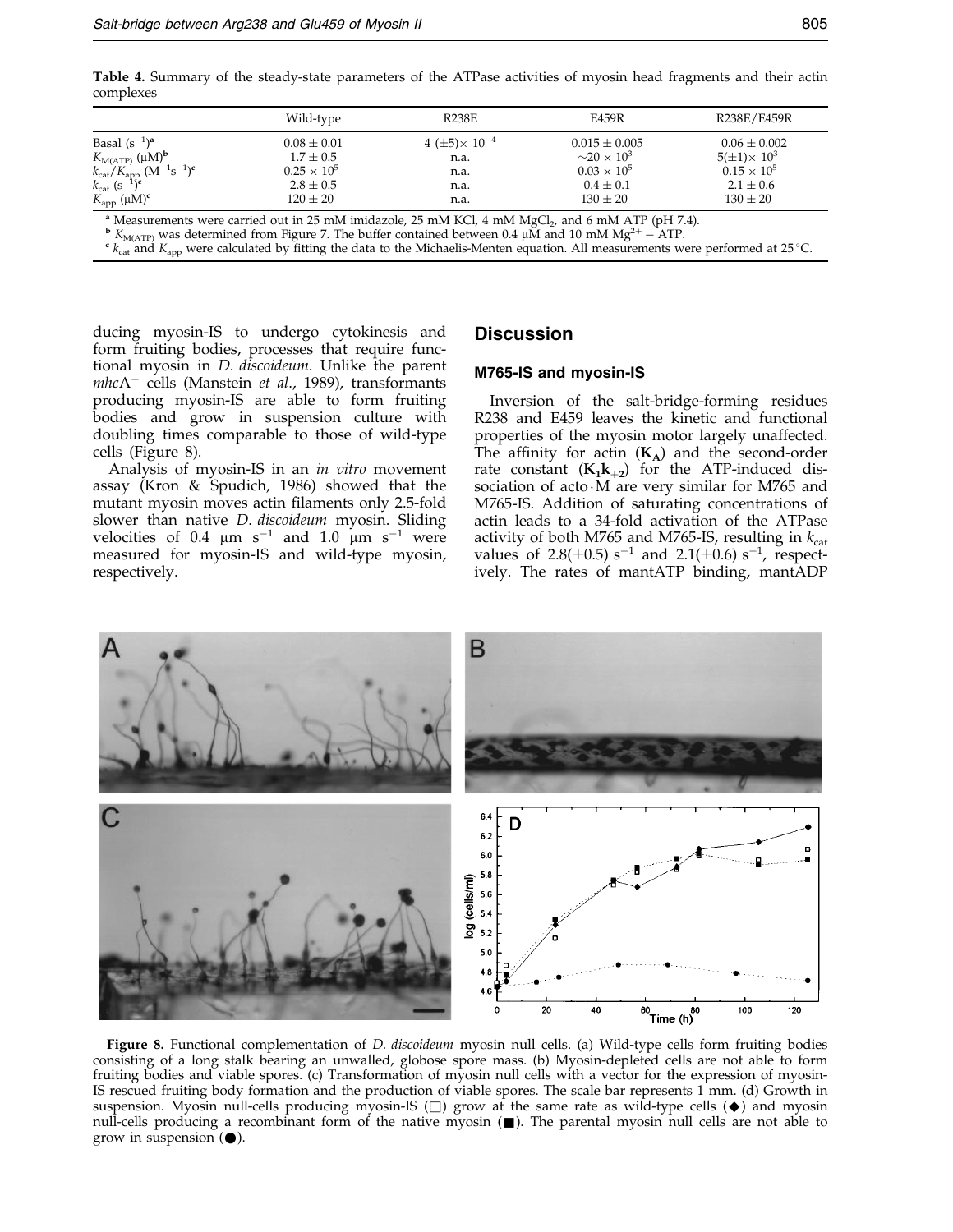binding, and mantADP dissociation are similar, and single-turnover rates differ by less than twofold between M765 and M765-IS (data not shown). The slow rate of ATP binding to M765-IS and the resulting low affinity for ATP, reflected in a  $K_{\text{M(ATP)}}$  value of 5 mM, constitute the only major defects of M765-IS. The low affinity for ATP is most likely a product of the charge change at R238E which will result in repulsion of the negatively charged ATP. [Onishi](#page-12-0) et al. (1998) suggested that chicken smooth muscle myosin with the saltbridge inversion retains a normal P<sub>i</sub>-burst, a normal level of intrinsic fluorescence enhancement, and displays normal intrinsic ATPase activity in the presence of 0.5 mM ATP.

While the differences in the fluorescence sensitivity of the D. discoideum and smooth muscle myosin constructs may simply result from the fact that the smooth muscle myosin motor domain has three additional tryptophan residues (W31,W546 and W625), the remaining differences are more difficult to interpret.

At saturating concentrations of ATP (>10 mM), the rate of the ATP cleavage step  $(k_{+3}^{}, k_{-3}^{})$  is even faster for M765-IS (103  $s^{-1}$ ) than for M765 (30  $s^{-1}$ ) and the basal ATPase activity of M765-IS is restored reaching wild-type level  $(0.08 \text{ s}^{-1})$ . Since M765-IS displays almost normal interactions with ATP and ADP in the presence of actin and since millimolar concentrations of ATP are present in D. discoideum cells, myosin-IS is expected to function normally in vivo. This assumption was con firmed by transforming *D. discoideum* myosin-null cells with the mutant gene. Transformants producing myosin-IS appear normal for cytokinesis, development and sporogenesis. The *in vitro* motility data reflect the similarities in the kinetic behaviour of double-mutant and wild-type and give additional confirmation of the mechanical integrity of myosin-IS.

### R238E and E459R

The findings that R238E and E459R displayed reduced intrinsic ATPase activity and that E459R, but not R238E, shows normal levels of actin activation are in good agreement with previous studies [\(Shimada](#page-12-0) et al., 1997[; Sasaki](#page-12-0) et al., 1998; [Onishi](#page-12-0)  $et$  al., 1998). The rates of binding fluorescently labelled nucleotides to E459R are reduced three- to fourfold compared to M765 but for R238E by more than 20-fold. This supports the suggestion that the charge change in R238E is significant in inhibiting nucleotide binding. The rates of mantADP and mantATP binding to M765-IS are close to the normal values, suggesting that the second charge change (E459R), the ability to form the salt-bridge, or a combination of both effects rescues normal nucleotide binding. For the single point mutation E459R, the effects on the rates of nucleotide binding are quite mild and in a related mutation, E459V, we showed that the rate of mantATP binding was even slower than for E459R. Yet, the affinity of ATP for E459V remains very high at  $3 \times 10^{-10}$  M [\(Friedma](#page-11-0)n *et al.*, 1998). Thus the loss of the salt-bridge itself does not induce a major change in ATP affinity. However, the lack of a Pi -burst observed for the smooth muscle myosin mutant [\(Onishi](#page-12-0) et al., 1998) and the results of acid quench experiments performed with E459V [\(Friedman](#page-11-0) et al., 1998) suggest that for E459R, too,  $k_{\text{cat}}$  is given by the ATP cleavage step.

### Interaction of the mutant proteins with actin

Remarkable aspects of this analysis are the way and extent to which alterations of the salt-bridge forming residues affect the interaction with actin and coupling between the actin and nucleotide binding sites. We have previously shown that the interaction of D. discoideum myosin II with actin can be analysed in terms of the three-state model described for skeletal muscle myosin [\(Geeves](#page-11-0) & Conibear, 1995):

$$
A + M(N) \mathop{ \rightleftarrows} \limits_{\text{Collision complex}} A \sim M(\cdot N) \mathop{ \rightleftarrows} \limits_{A - M(N)} \limits_{A - State} \hspace{1.5cm} \mathop{ \sum }_{R - State}^{K_2} A \cdot M(\cdot N)
$$

#### Scheme 3:

The kinetic data show that the affinity of constructs R238E and E459R for actin is tenfold reduced and in the case of M765-IS is twofold increased. The mutations affect only  $k_{-A}$  which corresponds to  $k_{-1}/(1 + K_2)$ , while  $k_{+A}$  which corresponds to  $K_0k_{+1}$  is unchanged (se[e Table 3\).](#page-6-0)

This result indicates that the formation of the initial collision complex and the weakly bound, attached or A-state is little affected by mutations that prevent formation of the salt-bridge and stabilisation of the closed form. Therefore, A-state formation appears to be dominated by local changes in the actomyosin interface rather then the status of the nucleotide pocket. Compared to M765, addition of R238E, E459R and M765-IS to pyreneactin reduced the amplitude of the pyrene-fluorescence signal only by 13, 44 and 71 %, respectively. As fluorescence quenching is thought to occur when myosin undergoes the conformational change from the A-state to the strongly bound, rigor or R-state [\(Furch](#page-11-0) et al., 1998), a reduced level of fluorescence quenching could result from a shift in equilibrium between A to R-state in favour of the A-state. However, this interpretation cannot be correct as M765-IS has increased affinity for actin and any significant shift in the equilibrium between A and R-states should lead to a much larger reduction in affinity than the tenfold decrease observed for R238E and E459R. Changes in specific fluorescence signals are notoriously difficult to correlate with structural changes because they are extremely sensitive to small local perturbations. However, the reduced amplitude of the pyrene-fluorescence does clearly indicate changes in the actin binding site of the mutant myosins that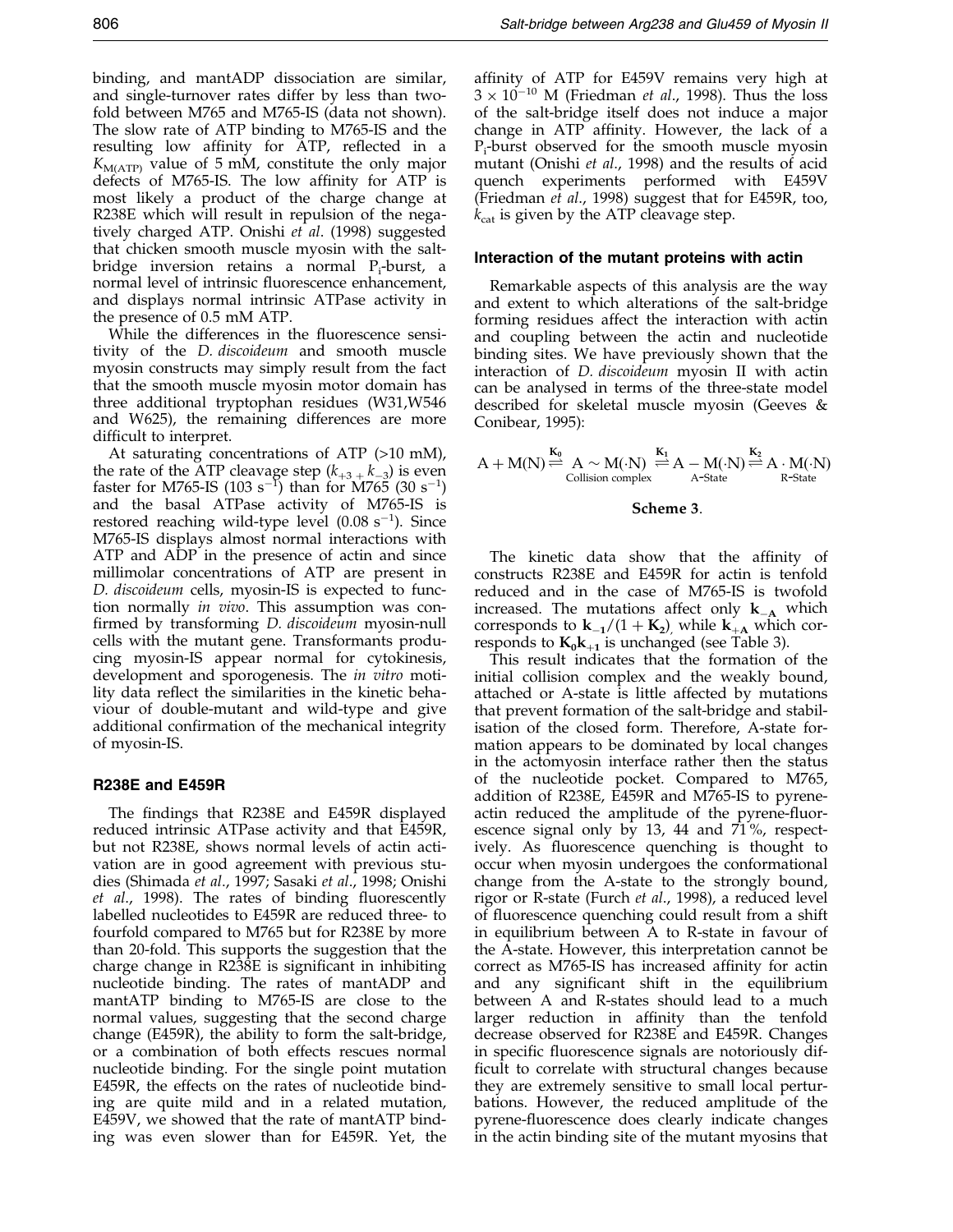are likely to result from the formation of a perturbed R-state. This interpretation is consistent with the mutations having only an effect on  $k_{-A}$ and crystallographic evidence that suggests that, while the A-state can be formed with any myosinnucleotide complex, the formation of the R-state requires the outward movement of switch-2 and opening of the backdoor [\(Holmes,](#page-11-0) 1998). Finally, the tenfold faster dissociation rate constants of the single mutants suggest that closing of the backdoor is not a prerequisite for dissociation from actin.

Actin also has a strong effect on the interaction of the mutant myosins with nucleotides. In contrast to the situation in the absence of actin, all mutants showed normal or increased rates of ATP binding. The addition of actin had a much stronger effect on the mutants' affinity for ADP, as the ratio of  $K_{AD}/K_{D}$  is close to 36 for M765 compared to values of 1900, 725 and 138 for R238E, E459R and M765-IS, respectively. This indicates that the saltbridge influences both the nucleotide and actin binding sites of myosin and forms an essential part of the communication pathway between the different functional regions of the myosin motor.

In summary, our results show that inversion of the salt-bridge forming residues in D. discoideum myosin II leaves not only intrinsic functions but also the interaction with actin and the mechanical properties of the myosin motor largely unaffected. Inversion of the salt-bridge between residues R238 and E459 of D. discoideum myosin II produces a functional myosin motor with almost normal properties. This result was not expected on the basis of an earlier study where smooth muscle myosin mutants were used to examine the role of the saltbridge [\(Onishi](#page-12-0) et al., 1998). In future studies, it will be important to examine the reason for the different behaviour of the mutant myosins.

### Materials and Methods

#### Construction, expression and purification of recombinant myosin motors

All subcloning was done following standard pro-cedures [\(Sambrook](#page-12-0) et al., 1989). A recombinant plasmid pDH20, which was derived from the extrachromosomal vector pDXA-3H has been described [\(Furch](#page-11-0) et al., 1998). pDH20 contains sequence coding for the first 765 residues of the D. discoideum mhcA gene fused to a C-terminal His<sub>8</sub>-tag. M765 was expressed under the control of the *D. discoideum* actin 15 promoter. Mutant constructs were generated by the method described b[y Braman](#page-11-0) et al (1996). The following mutagenic primers were used (nucleotide changes corresponding to a single amino acid substitution are underlined): M765(R238E), 5′-GCCAAAACCACCCGTAACAACAATTCATCTGAATT CGGTAAAT TCATTG and 5'-CAATGAATTTACCGA ATTCAGATGAATTGTTGTTACGGGTGGTT TTGGC; M765(E459R), 5′-GGTGTTTTGGATATTTCAGGTTTT<u>CG</u> <u>A</u>ATTTTCAAAG TCAATTCATTCG and 5'-CGAATGA ATTGACTTTGAAAATTCGAAAACCTGAAATA TCCA AAACACC. The new plasmids were designated pDH20(R238E) and pDH20(E459R), respectively. Next, the primer pair that was used before to generated

pDH20(R238E) was used in a second PCR in combination with pDH20(E459R) which resulted in the creation of the vector pDH20(R238E/E459R) encoding for M765-IS. Additionally, a construct for the preparation of a full-length myosin bearing the R238E/E459R mutation was made by using pDH4 which contains the complete D. discoideum mhcA coding sequence. Removing the SacI-BstXI fragment from pDH4 and replacing it with the SacI-BstXI fragment from pDH20(R238E/E459R) resulted in the generation of pFL(R238E/E459R). Loss of an additional NsiI site in pDH4 facilitated screening of the transformants using diagnostic NsiI/NcoI digests. Each DNA construct was confirmed by sequencing to ensure that the desired mutation had been introduced.

D. discoideum transformants were grown at  $21^{\circ}$ C in HL-5C [\(Furch](#page-11-0) et al., 1998). Transformants were selected and screened for the production of the recombinant myosin motor domains as described [\(Manstein](#page-11-0) et al., 1995). The His-tagged motor domains were purified as described by [Manstein](#page-11-0) & Hunt (1995). The purified protein could be stored at  $-80^{\circ}$ C for several months without apparent loss of enzymatic activity. Purification of full-length wild-type and mutated myosin-IS was performed using a rapid purification protocol that involves sequential rounds of myosin assembly and disassembly as described b[y Uyeda &](#page-12-0) Spudich (1993).

Rabbit F-actin was isolated by the method described by [Lehrer &](#page-11-0) Kewar  $(1972)$  with minor modifications [\(Furch](#page-11-0) et al., 1998). Actin was labelled with pyrene at Cys374 (pyr-actin) as described [\(Criddle](#page-11-0) et al., 1985). The 2'(3')-O-(N-methylanthranilloyl) derivatives of ADP and ATP (mantADP, mantATP) were prepared described by [Hiratsuka](#page-11-0) (1983). The 2'-(or-3')-O-(trinitrophenyl) adenosine 5'-triphosphate (TNP-ATP) was purchased from Molecular Probes.

#### Stopped-flow experiments and direct functional assays

Stopped-flow experiments for transient kinetics were performed at 20 $\degree$ C in 20 mM MOPS, 5 mM MgCl<sub>2</sub>, and 100 mM KCl (pH  $7.0$ ) with a Hi-tech Scientific SF61 or SF-61DX stopped-flow spectrophotometer using a 75W Xe/Hg lamp and a monochromator for wavelength selection. For tryptophan fluorescence, excitation was at 295 nm, with emission through a WG 320 cut-off filter. Pyrene and mant fluorescence was excited at 365 nm and emission monitored after passing through a KV 389 nm cut-off filter. TNP fluorescence was excited at 406 nm and detected after passage through an OG450 cut-off filter (all cut-off filters, Schott, Mainz). Data were stored and analysed using software provided by Hi-tech. Transients shown are the average of three to five consecutive shots of the stopped-flow machine. The experiments were repeated with proteins from at least one different preparation. All concentrations refer to the concentration of the reactants after mixing in the stopped flow observation cell.

The experiments were analysed in terms of the models shown in the Schemes. In these schemes a notation is used that distinguishes between the constants in the presence and absence of actin by using bold  $(k_{+1}, K_1)$  versus italics type  $(k_{+1}, K_1)$ ; subscript A and D refer to actin  $(K_A)$  and ADP  $(K_D)$ , respectively.

Steady-state ATPase rates were measured using a linked enzyme assay and analysed as described previously [\(Furch](#page-11-0) et al., 1998). In the presence of actin, assays were performed at  $Mg^{2+}$ -ATP concentrations in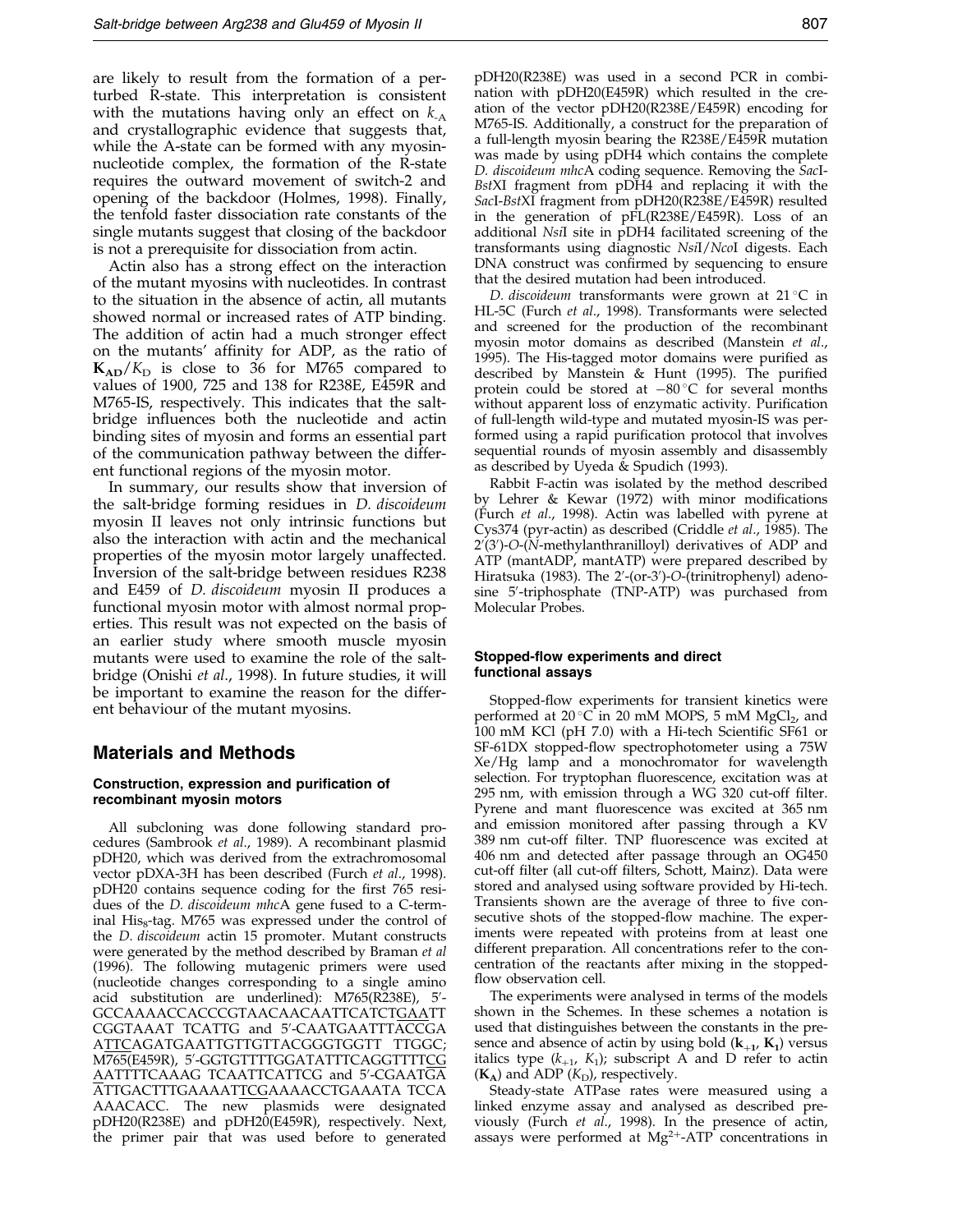<span id="page-11-0"></span>the range from 0.5-6 mM. Basal ATPase was measured in the presence of 1  $\mu$ M to 10 mM Mg<sup>2+</sup>-ATP.

The *in vitro* motility assay was performed at  $20^{\circ}$ C as described (Anson et al., 1996). Synchronous morphological differentiation was induced by starvation on MMC agar (20 mM Mes (pH 6.8), 2 mM MgCl<sub>2</sub>, 0.2 mM CaCl<sub>2</sub>, 2 % (w/v) Difco Bacto agar). Structures from various stages of development were visualised using an Olympus B061 microscope and a Sony SSC-M370CE video camera. A Hamamatsu Argus-20 was used for contrast enhancement and transfer of images to a Macintosh 9500.

### Acknowledgements

M.F and S.F.-B. contributed equally to this work.

We thank S. Zimmermann for expert technical assistance and the generation of expression vectors for the mutant constructs; G. Helmig and N. Adamek for preparation of actin and pyr-actin; J. Wray for critical reading of the manuscript and discussions; R.S. Goody and K.C. Holmes for continual support and encouragement. The work was supported by the Max Planck Society and by grant MA 1081/5-1 to D.J.M. from the DFG.

### References

- Anson, M. (1992). Temperature dependence and Arrhenius activation energy of F-actin velocity generated in vitro by skeletal myosin. J. Mol. Biol. 224, 1029- 1038.
- Bagshaw, C. R., Eccleston, J. F., Eckstein, F., Goody, R. S., Gutfreund, H. & Trentham, D. R. (1974). The magnesium ion-dependent adenosine triphosphatase of myosin. Two-step processes of adenosine triphosphate association and adenosine diphosphate dissociation. Biochem. J. 141, 351-364.
- Berchtold, H., Reshetnikova, L., Reiser, C. O., Schirmer, N. K., Sprinzl, M. & Hilgenfeld, R. (1993). Crystal structure of active elongation factor Tu reveals major domain rearrangements. Nature, 365, 126-132.
- Braman, J., Papworth, C. & Greener, A. (1996). Sitedirected mutagenesis using double-stranded plasmid DNA templates. Methods Mol. Biol, 7, 31-44.
- Cremo, C. R., Neuron, J. M. & Yount, R. G. (1990). Interaction of myosin subfragment 1 with fluorescent ribose-modified nucleotides. A comparison of vanadate trapping and SH1-SH2 cross-linking. Biochemistry, 29, 3309-3319.
- Criddle, A. H., Geeves, M. A. & Jeffrries, T. (1985). The use of actin labelled with N-(1-pyrenyl) iodoacetamide to study the interaction of actin with myosin subfragments and troponin/tropomyosin. Biochem. J. 232, 343-349.
- Dominguez, R., Freyzon, Y., Trybus, K. M. & Cohen, C. (1998). Crystal structure of a vertebrate smooth muscle myosin motor domain and its complex with the essential light chain - visualization of the prepower stroke state. Cell, 94, 559-571.
- Esnouf, R. M. (1997). An extensively modified version of MolScript that includes greatly enhanced coloring capabilities. J. Mol. Graph. 15, 132-134.
- Fisher, A. J., Smith, C. A., Thoden, J. B., Smith, R., Sutoh, K., Holden, H. M. & Rayment, I. (1995). Xray structure of the myosin motor domain of Dic-

tyostelium discoideum complex with MgADP  $BeF_x$ and MgADP  $\mathrm{AlF_{4}^{-}}$ . Biochemistry, 34, 8960-8972.

- Friedman, A. L., Geeves, M. A., Manstein, D. J. & Spudich, J. A. (1998). Kinetic characterization of myosin head fragments with long-lived myosin-ATP states. Biochemistry, 37, 9679-9687.
- Furch, M., Geeves, M. A. & Manstein, D. J. (1998). Modulation of actin affinity and actomyosin adenosine-triphosphatase by charge changes in the myosin motor domain. Biochemistry, 37, 6317-6326.
- Geeves, M. A. & Conibear, P. B. (1995). The role of three-state docking of myosin S1 with actin in force generation. Biophys. J. 68, 194S-201S.
- Hiratsuka, T. (1976). Fluorescence properties of 2' (or 3')-O-(2,4,6-trinitrophenyl) adenosine 5'-triphosphate and its use in the study of binding to heavy meromyosin ATPase. Biochim. Biophys. Acta, 453, 293-297.
- Hiratsuka, T. (1983). New ribose-modified fluorescent analogs of adenine and guanine nucleotides available as substrates for various enzymes. Biochim. Biophys. Acta, 742, 496-508.
- Hiratsuka, T. & Uchida, K. (1973). Preparation and properties of 2'(or 3')-O-(2,4,6-trinitrophenyl) adenosine 5'-triphosphate, an analog of adenosine-triphosphate. Biochim. Biophys. Acta, 320, 635-647.
- Holmes, K. C. (1998). A molecular model for muscle contraction. Acta Crystallog. sect. A, 54, 789-797.
- Kozielski, F., Sack, S., Marx, A., Thormahlen, M., Schonbrunn, E., Biou, V., Thompson, A., Mandelkow, E. M. & Mandelkow, E. (1997). The crystal structure of dimeric kinesin and implications for microtubule-dependent motility. Cell, 91, 985- 994.
- Kron, S. J. & Spudich, J. A. (1986). Fluorescent actin filaments move on myosin fixed to a glass surface. Proc. Natl Acad. Sci. USA, 83, 6272-6276.
- Kurzawa, S. E., Manstein, D. J. & Geeves, M. A. (1997). Dictyostelium discoideum myosin II: characterization of functional myosin motor fragments. Biochemistry, 36, 317-323.
- Lehrer, S. S. & Kewar, G. (1972). Intrinsic fluorescence of actin. Biochemistry, 11, 1211-1217.
- Manstein, D. J. & Hunt, D. M. (1995). Overexpression of myosin motor domains in Dictyostelium: screening of transformants and purification of the affinity tagged protein. J. Muscle Res. Cell Motil. 16, 325-332.
- Manstein, D. J., Titus, M. A., De Lozanne, A. & Spudich, J. A. (1989). Gene replacement in Dictyostelium: generation of myosin null mutants. EMBO J. 8, 923-932.
- Manstein, D. J., Schuster, H.-P., Morandini, P. & Hunt, D. M. (1995). Cloning vectors for the production of proteins in Dictyostelium discoideum. Gene, 162, 129- 134.
- Marston, S. B. & Taylor, E. W. (1980). Comparison of the myosin and actomyosin ATPase mechanisms of the four types of vertebrate muscles. J. Mol. Biol. 139, 573-600.
- Merrit, E. A. & Bacon, D. J. (1997). Raster3D: photorealistic molecular graphics. Methods Enzymol. 15, 132- 134.
- Millar, N. C. & Geeves, M. A. (1983). The limiting rate of the ATP-mediated dissociation of actin from rabbit skeletal muscle myosin subfragment 1. FEBS Letters, 160, 141-148.
- Millar, N. C. & Geeves, M. A. (1988). Protein fluorescence changes associated with ATP and adenosine  $5'$ -[ $\gamma$ -thio]triphosphate binding to skeletal muscle myosin subfragment 1 and actomyosin subfragment 1. Biochem. J. 249, 735-743.